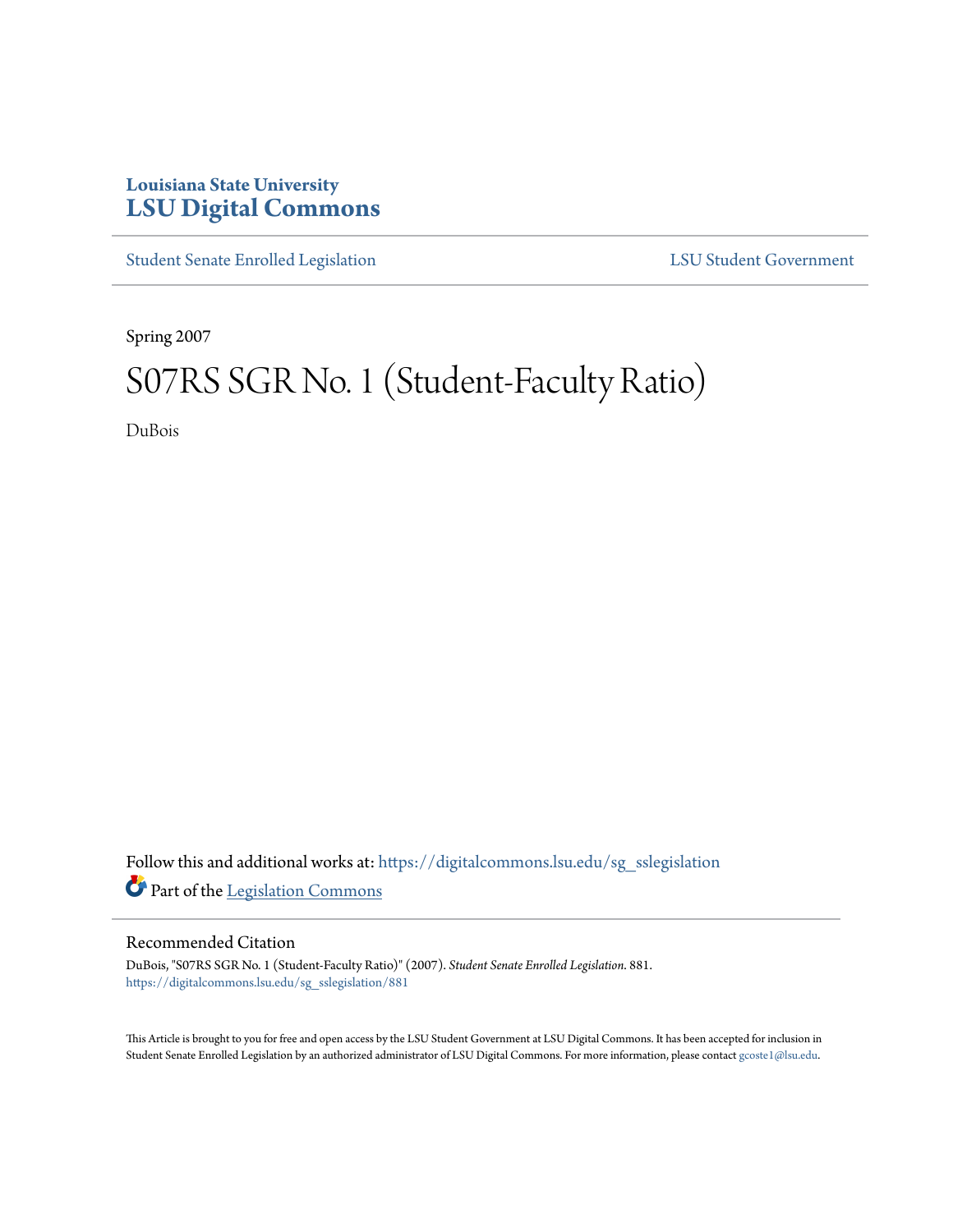| STUDENT GOVERNMENT             | <b>ENROLLED</b>                                                                                                                                                                                                                                                                                                        |
|--------------------------------|------------------------------------------------------------------------------------------------------------------------------------------------------------------------------------------------------------------------------------------------------------------------------------------------------------------------|
| LOUISIANA STATE UNIVERSITY     |                                                                                                                                                                                                                                                                                                                        |
| <b>STUDENT SENATE</b><br>So7RS |                                                                                                                                                                                                                                                                                                                        |
| <b>SGR No. 1</b>               |                                                                                                                                                                                                                                                                                                                        |
| BY:                            | SENATOR DUBOIS AT THE REQUEST OF THE PROVOST COUNCIL                                                                                                                                                                                                                                                                   |
|                                |                                                                                                                                                                                                                                                                                                                        |
|                                | <b>A RESOLUTION</b>                                                                                                                                                                                                                                                                                                    |
|                                | TO URGE AND REQUEST THE LOUISIANA STATE UNIVERSITY ADMINISTRATION TO<br>EXHIBIT A RENEWED COMMITMENT TO THE FLAGSHIP AGENDA'S GOAL OF REDUCING<br>THE STUDENT-FACULTY RATIO                                                                                                                                            |
| <b>PARAGRAPH 1:</b>            | WHEREAS, OBJECTIVE ONE OF LOUISIANA STATE UNIVERSITY'S<br>FLAGSHIP AGENDA AIMS TO "INCREASE RESEARCH PRODUCTIVITY<br>IN SUPPORT OF LONG-TERM ECONOMIC DEVELOPMENT," AND                                                                                                                                                |
| <b>PARAGRAPH 2:</b>            | WHEREAS, THE FIRST ACTION ITEM UNDER OBJECTIVE ONE IS TO<br>"ADD A MINIMUM OF 150 FACULTY, PROVIDE FOR APPROPRIATE<br>SUPPORT STAFF, AND COMPENSATE ALL FACULTY AND STAFF<br>COMPETITIVELY WITH LSU PEERS," AND                                                                                                        |
| <b>PARAGRAPH 3:</b>            | WHEREAS, THE ADDITION OF FACULTY MEMBERS WOULD<br>GREATLY ENHACE STUDENTS' ACADEMIC EXPERIENCE BY<br>REDUCING THE STUDENT-FACULTY RATIO, AND                                                                                                                                                                           |
| PARAGRAPH 4:                   | WHEREAS, A REDUCED STUDENT-FACULTY RATIO WILL PLACE<br>LSU IN A POSITION TO COMPETE ON ALL LEVELS WITH THE<br>FINEST PUBLIC UNIVERSITIES IN THE UNITED STATES, AND                                                                                                                                                     |
| PARAGRAPH 5:                   | WHEREAS, OUR CURRENT STUDENT-FACULTY RATIO RANKS LAST<br>AMONG OUR PEER UNIVERSITIES AS OUTLINED IN THE FLAGSHIP<br>AGENDA, AND                                                                                                                                                                                        |
| PARAGRAPH 6:                   | WHEREAS, THE STUDENT GOVERNMENT PROVOST COUNCIL<br>ENTHUSIASTICALLY SUPPORTS THE FLAGSHIP AGENDA'S GOAL OF<br>REDUCING THE STUDENT-FACULTY RATIO IN ITS QUEST FOR<br>EXCELLENCE, AND                                                                                                                                   |
| <b>PARAGRAPH 7:</b>            | THEREFORE, BE IT RESOLVED BY THE STUDENT<br>GOVERNMENT OF LOUISIANA STATE UNIVERSITY<br>AND AGRICULTURAL AND MECHANICAL COLLEGE TO<br>URGE AND REQUEST THE LOUISIANA STATE<br>UNIVERSITY ADMINISTRATION TO EXHIBIT A<br>RENEWED COMMITMENT TO THE FLAGSHIP<br>AGENDA'S GOAL OF REDUCING THE STUDENT-<br>FACULTY RATIO. |
| <b>PARAGRAPH 8:</b>            | BE IT FURTHER RESOLVED THAT A SUITABLE COPY OF THIS<br>RESOLUTION BE TRANSMITTED TO DR. HAROLD SILVERMAN,<br>EXECUTIVE VICE-CHANCELLOR AND PROVOST IN A TIMELY AND<br>APPROPRIATE MANNER.                                                                                                                              |